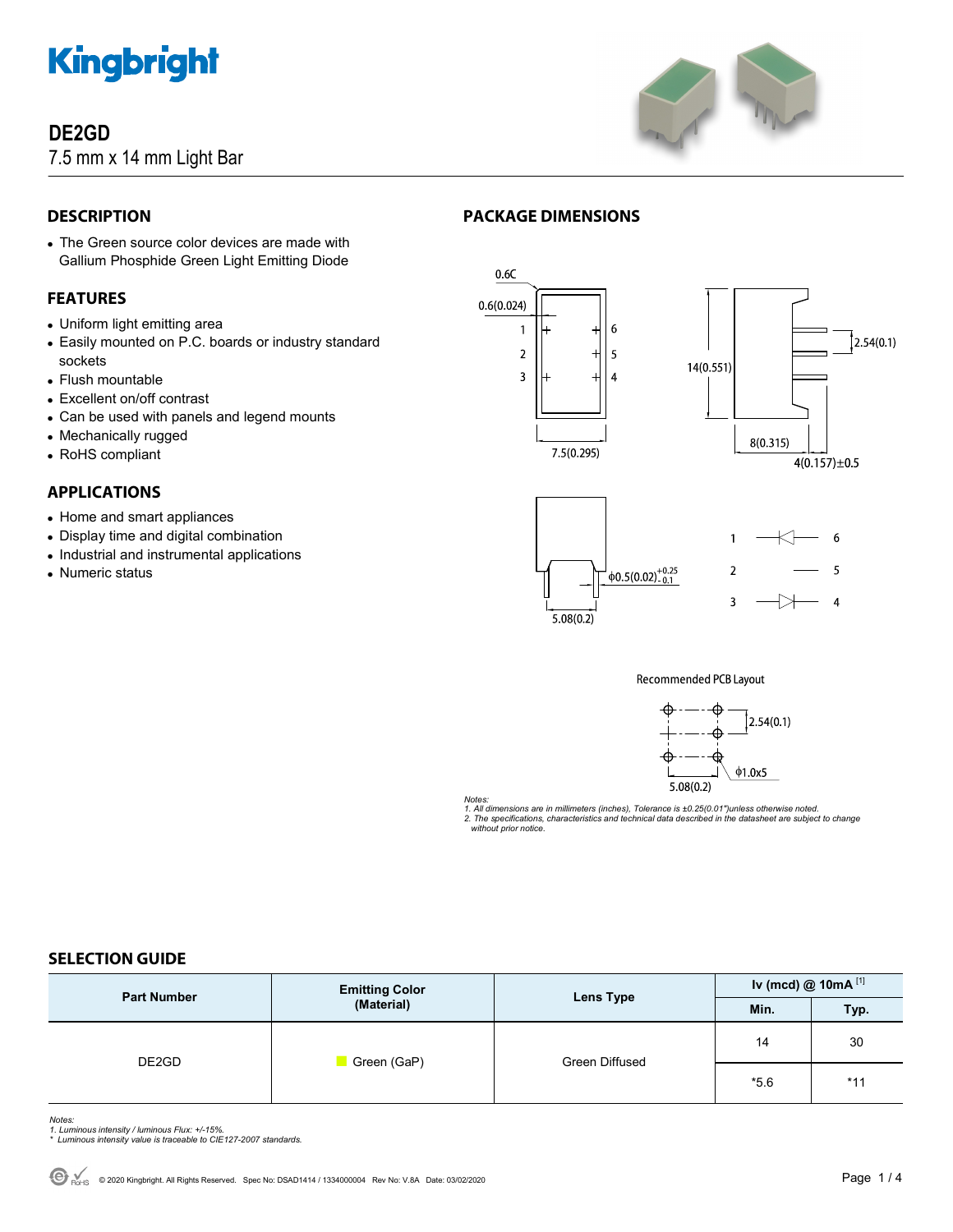# **Kingbright**

## **ELECTRICAL / OPTICAL CHARACTERISTICS at T<sub>A</sub>=25°C**

| <b>Parameter</b>                                         | Symbol                     | <b>Emitting Color</b> | Value                    |                          | <b>Unit</b> |
|----------------------------------------------------------|----------------------------|-----------------------|--------------------------|--------------------------|-------------|
|                                                          |                            |                       | Typ.                     | Max.                     |             |
| Wavelength at Peak Emission $I_F = 10mA$                 | $\Lambda_{\rm peak}$       | Green                 | 565                      | $\overline{\phantom{a}}$ | nm          |
| Dominant Wavelength $I_F = 10mA$                         | $\lambda_{\text{dom}}$ [1] | Green                 | 568                      | $\overline{\phantom{0}}$ | nm          |
| Spectral Bandwidth at 50% $\Phi$ REL MAX<br>$I_F = 10mA$ | Δλ                         | Green                 | 30                       | $\overline{\phantom{a}}$ | nm          |
| Capacitance                                              | C                          | Green                 | 15                       | $\overline{\phantom{a}}$ | pF          |
| Forward Voltage $I_F$ = 10mA                             | $V_F$ <sup>[2]</sup>       | Green                 | $\overline{c}$           | 2.4                      | $\vee$      |
| Reverse Current ( $V_R$ = 5V)                            | $I_R$                      | Green                 | $\overline{\phantom{a}}$ | 10                       | μA          |

*Notes:* 

1. The dominant wavelength (λd) above is the setup value of the sorting machine. (Tolerance λd : ±1nm. )<br>2. Forward voltage: ±0.1V.<br>3. Wavelength value is traceable to CIE127-2007 standards.<br>4. Excess driving current and

| Parameter                                                       | Symbol                  | Value          | Unit         |
|-----------------------------------------------------------------|-------------------------|----------------|--------------|
| Power Dissipation                                               | $\mathsf{P}_\mathsf{D}$ | 62.5           | mW           |
| Reverse Voltage                                                 | $V_R$                   | 5              | $\vee$       |
| Junction Temperature                                            | $T_{j}$                 | 110            | $^{\circ}C$  |
| <b>Operating Temperature</b>                                    | $T_{op}$                | $-40$ To $+85$ | $^{\circ}C$  |
| Storage Temperature                                             | $T_{\text{stg}}$        | $-40$ To $+85$ | $^{\circ}$ C |
| DC Forward Current                                              | ΙF                      | 25             | mA           |
| Peak Forward Current                                            | $I_{FM}$ <sup>[1]</sup> | 140            | mA           |
| Electrostatic Discharge Threshold (HBM)                         |                         | 8000           | $\vee$       |
| Lead Solder Temperature <sup>[2]</sup><br>260°C For 3-5 Seconds |                         |                |              |

# **ABSOLUTE MAXIMUM RATINGS at TA=25°C**

Notes:<br>1. 1/10 Duty Cycle, 0.1ms Pulse Width.<br>2. 2mm below package base.<br>3. Relative humidity levels maintained between 40% and 60% in production area are recommended to avoid the build-up of static electricity – Ref JEDEC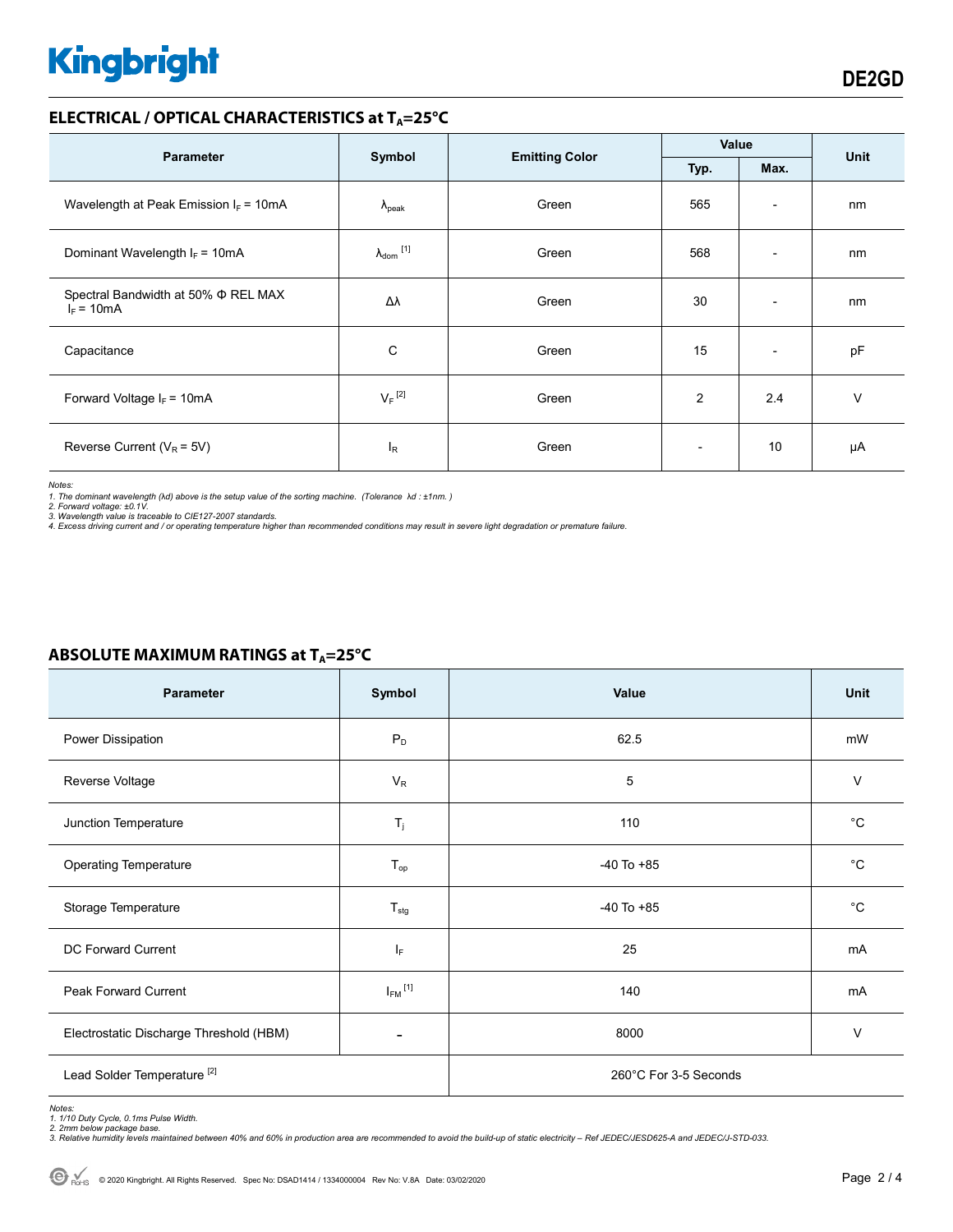# **Kingbright**

**DE2GD** 

# **TECHNICAL DATA**

### **RELATIVE INTENSITY vs. WAVELENGTH**



**GREEN**





#### **RECOMMENDED WAVE SOLDERING PROFILE <b>A CONDUCT A CONDUCT SOLDERING PROFILE Soldering General Notes**



*Notes:* 

*1. Recommend pre-heat temperature of 105°C or less (as measured with a thermocouple attached to the LED pins) prior to immersion in the solder wave with a maximum solder bath temperature of 260°C* 

2. Peak wave soldering temperature between 245°C ~ 255°Cfor 3 sec (5 sec max).<br>3. Do not apply stress to the epoxy resin while the temperature is above 85°C.<br>4. Fixtures should not incur stress on the component when mounti

*5. SAC 305 solder alloy is recommended.* 

- 1. Through-hole displays are incompatible with reflow soldering.
- 2. If components will undergo multiple soldering processes, or other processes where the components may be subjected to intense heat, please check with Kingbright for compatibility.

### **CLEANING**

- 1. Mild "no-clean" fluxes are recommended for use in soldering.
- 2. If cleaning is required, Kingbright recommends to wash components with water only. Do not use harsh organic solvents for cleaning because they may damage the plastic parts .
- 3. The cleaning process should take place at room temperature and the devices should not be washed for more than one minute.
- 4. When water is used in the cleaning process, Immediately remove excess moisture from the component with forced-air drying afterwards.

*<sup>6.</sup> No more than one wave soldering pass. 7. During wave soldering, the PCB top-surface temperature should be kept below 105°C.*